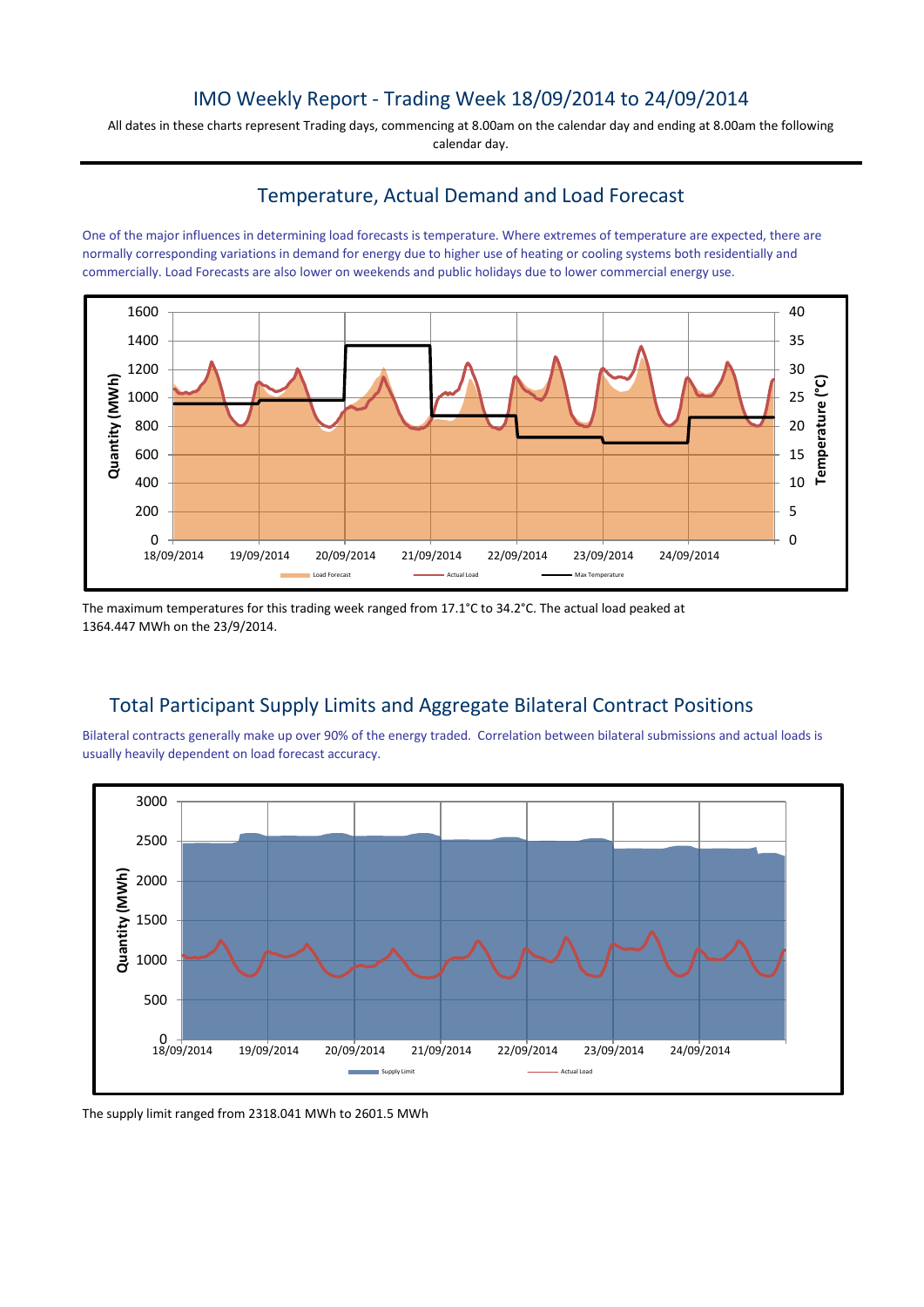#### Net Balancing Market Trades

Bilateral contracts and STEM trading are generally based on the forecast energy requirements of Participants. When the forecast requirements are higher or lower than the actual requirements for a day, this Market energy must be bought and sold in the balancing mechanism. This graph shows the estimated net balancing trades.



The majority of the balancing activity this week occurred within Balancing Demand. The maximum balancing demand for the week reached 194.235 MWh on the 21/9/2014. The maximum balancing supply for the week reached -94.56 MWh on the 22/9/2012.

## Total Traded Energy

This chart represents a comparison between the total net energy that is traded in Bilateral Contracts, the STEM and the balancing mechanism. Balancing Supply represents cases in which the total contract position is greater than the demand and customers must supply energy back to balancing. Balancing Demand represents cases in which the total contract position is less than the demand and customers must purchase energy from balancing.



Total balancing supply equalled -3591.432 MWh whereas total balancing demand equalled 11757.566 MWh. The Total STEM Traded quantity was 15784.03 MWh, with the STEM Clearing Quantity ranging between 25.28 MWh and 104.705 MWh.